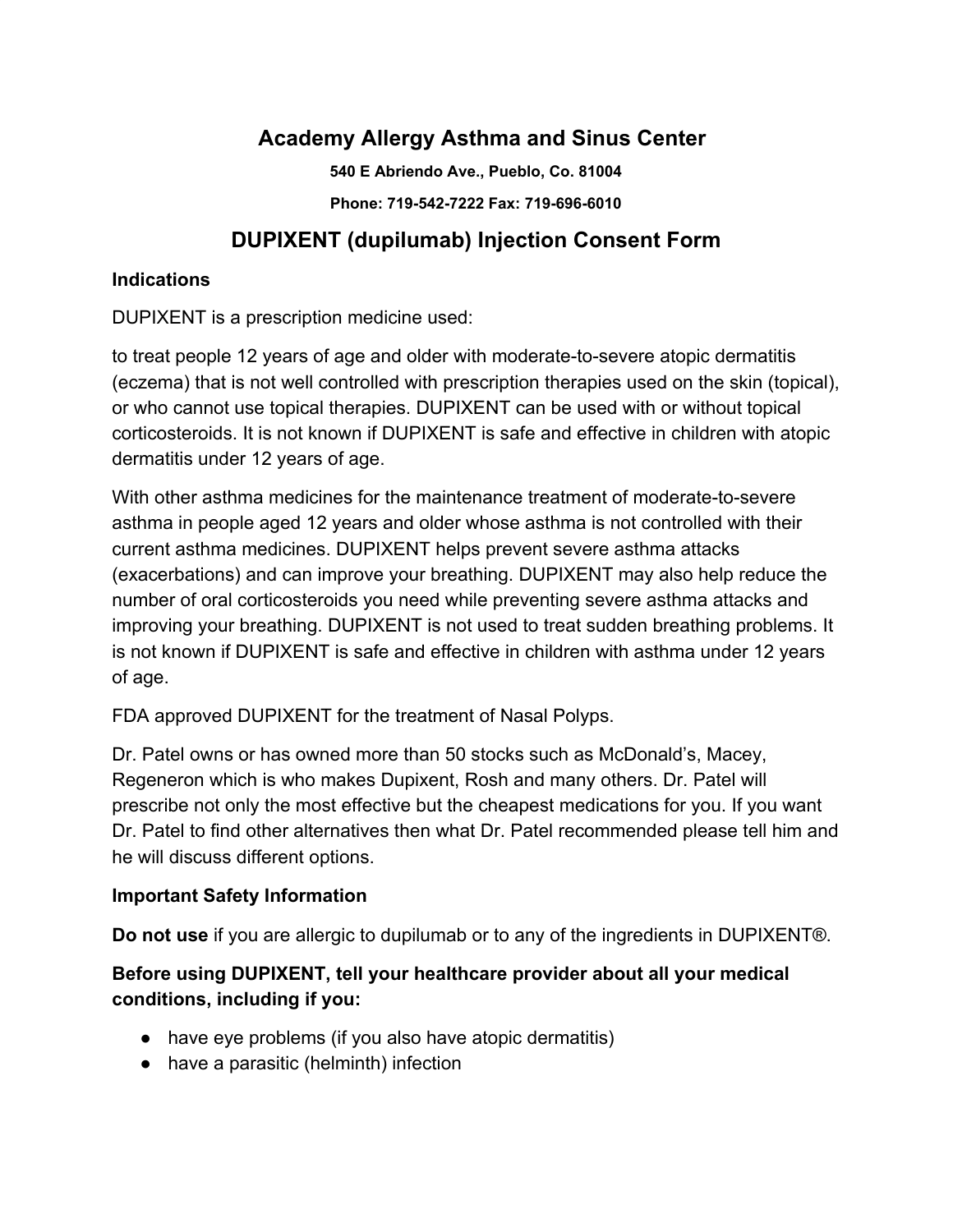- are taking oral, topical, or inhaled corticosteroid medicines. **Do not** stop taking your corticosteroid medicines unless instructed by your healthcare provider. This may cause other symptoms that were controlled by corticosteroid medicine to come back.
- are scheduled to receive any vaccinations. You should not receive a "live" vaccine" if you are treated with DUPIXENT.
- are pregnant or plan to become pregnant. It is not known whether DUPIXENT will harm your unborn baby.
- are breastfeeding or plan to breastfeed. It is not known whether DUPIXENT passes into your breast milk.

Tell your healthcare provider about all the medicines you take, including prescription and over-the-counter medicines, vitamins and herbal supplements. If you are taking asthma medicines, do not change or stop your asthma medicine without talking to your healthcare provider.

#### **DUPIXENT can cause serious side effects, including:**

- **Allergic reactions (hypersensitivity), including a severe reaction known as anaphylaxis.** Stop using DUPIXENT and tell your healthcare provider or get emergency help right away if you get any of the following symptoms: breathing problems, fever, general ill feeling, swollen lymph nodes, swelling of the face, mouth and tongue, hives, itching, fainting, dizziness, feeling lightheaded (low blood pressure), joint pain, or skin rash.
- **Eye problems.** If you have atopic dermatitis, tell your healthcare provider if you have any new or worsening eye problems, including eye pain or changes in vision.
- **Inflammation in your blood vessels:** Rarely, this can happen in people with asthma who receive DUPIXENT. This may happen in people who also take a steroid medicine by mouth that is being stopped or the dose is being lowered. It is not known whether this is caused by DUPIXENT. Tell your healthcare provider right away if you have: rash, shortness of breath, persistent fever, chest pain, or a feeling of pins and needles or numbness of your arms or legs.

**The most common side effects include** injection site reactions, pain in the throat (oropharyngeal pain) and cold sores in your mouth or on your lips. Eye and eyelid inflammation, including redness, swelling, and itching have been seen in patients who have atopic dermatitis.

Tell your healthcare provider if you have any side effect that bothers you or that does not go away. These are not all the possible side effects of DUPIXENT. Call your doctor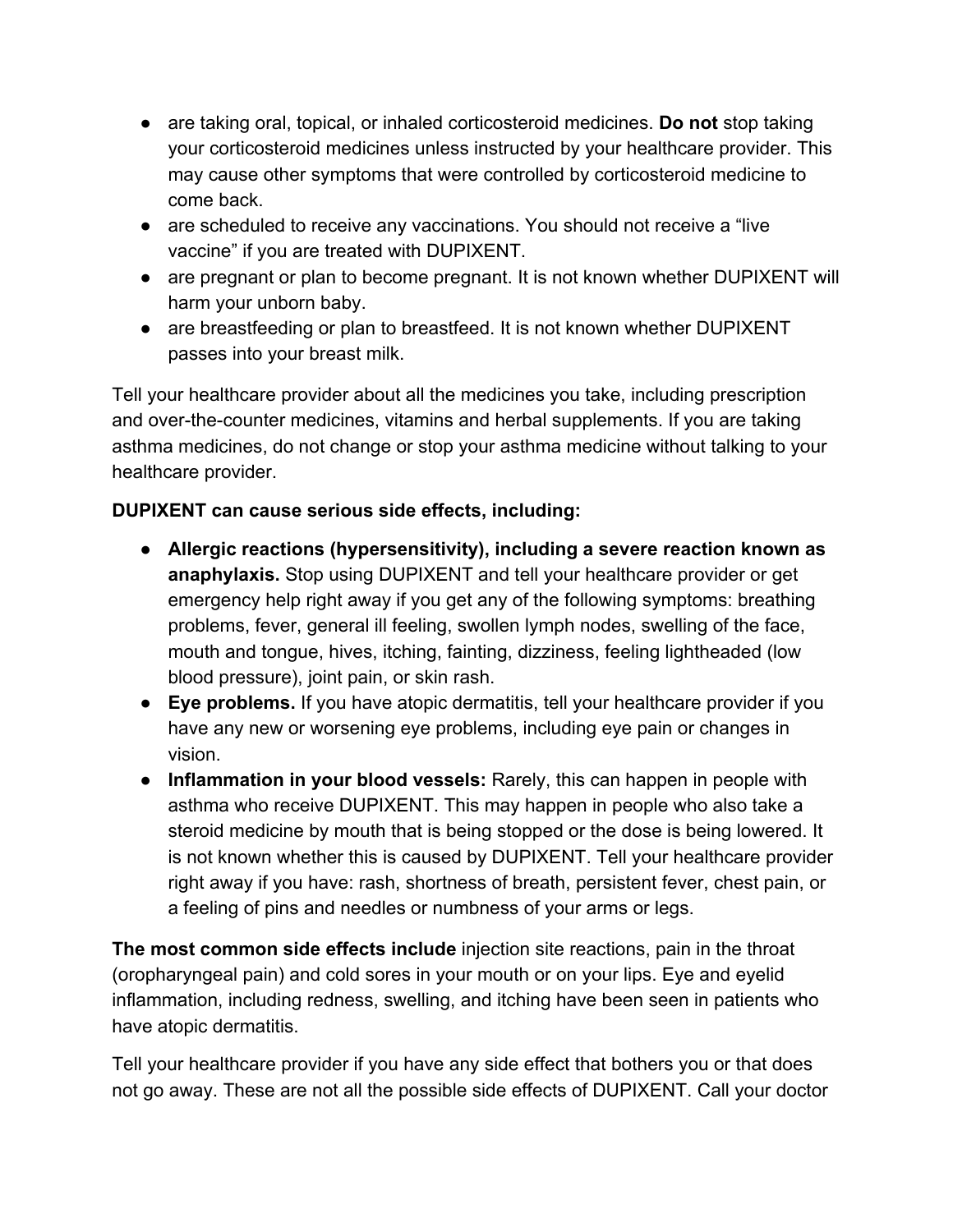for medical advice about side effects. You are encouraged to report negative side effects of prescription drugs to the FDA. Visit [www.fda.gov/medwatch,](http://www.fda.gov/medwatch) or call 1-800-FDA-1088.

Use DUPIXENT exactly as prescribed. DUPIXENT is an injection given under the skin (subcutaneous injection). If your healthcare provider decides that you or a caregiver can give DUPIXENT injections, you or your caregiver should receive training on the right way to prepare and inject DUPIXENT. **Do not** try to inject DUPIXENT until you have been shown the right way by your healthcare provider. In adolescents 12 years of age and older, it is recommended that DUPIXENT be administered by or under the supervision of an adult.

| Characteristics of Biologic Therapies for T2 High Asthma               |                                                                                                                                                                              |                                                                         |                                                                                                                                             |                                                                                                                     |                                             |  |
|------------------------------------------------------------------------|------------------------------------------------------------------------------------------------------------------------------------------------------------------------------|-------------------------------------------------------------------------|---------------------------------------------------------------------------------------------------------------------------------------------|---------------------------------------------------------------------------------------------------------------------|---------------------------------------------|--|
|                                                                        | Omalizumab                                                                                                                                                                   | Dupilumab                                                               | Benralizumab                                                                                                                                | Mepolizumab                                                                                                         | Reslizumab                                  |  |
| FDA approval status                                                    | Approved, ≥6 years<br>of age                                                                                                                                                 | Pending                                                                 | Approved, ≥12 years<br>of age                                                                                                               | Approved, ≥12<br>years of age                                                                                       | Approved, ≥18 years<br>of age               |  |
| <b>Mechanism of action</b>                                             | Binds to IgE (at<br>Fcs3), which<br>prevents IgE binding<br>to the FcgR1<br>receptor on mast<br>cells, basophils,<br>dendritic cells and<br>other key<br>inflammatory cells. | Binds to IL-4Ra,<br>which inhibits both<br>IL-4 and IL-13<br>signaling. | Binds to the IL-5Ra<br>on eosinophils and<br>basophils leading to<br>antibody-dependent<br>cell-mediated<br>cytotoxicity of these<br>cells. | Binds to IL-5                                                                                                       | Binds to IL-5                               |  |
| Route                                                                  | <b>Subcutaneous</b>                                                                                                                                                          | Subcutaneous                                                            | Subcutaneous                                                                                                                                | Subcutaneous                                                                                                        | Intravenous                                 |  |
| Frequency                                                              | Every 2 to 4 weeks                                                                                                                                                           | Every two weeks                                                         | Every 4 weeks for<br>the first three doses.<br>then every 8 weeks                                                                           | Every four weeks                                                                                                    | Every four weeks                            |  |
| Dose                                                                   | Based on IgE and<br>body weight (~0.016<br>mg/kg/IU/mL)                                                                                                                      | Likely 300 mg (fixed)                                                   | 30 mg (fixed), pre-<br>filled syringes                                                                                                      | 100 mg (fixed)                                                                                                      | 3.0 mg/kg (weight-<br>based)                |  |
| <b>Biomarkers</b>                                                      | Efficacy better with<br>elevated eosinophils<br>or FeNO                                                                                                                      | Efficacy better with<br>elevated eosinophils<br>or FeNO                 | Blood eosinophils 2<br>$300$ cells/ $\mu$ L                                                                                                 | Blood eosinophils<br>$\geq$ 150 cells/ $\mu$ L at<br>initiation OR 2<br>300 cells/uL<br>within the<br>previous year | Blood eosinophils ≥<br>$400$ cells/ $\mu$ L |  |
| <b>Reduction in asthma</b><br>exacerbations                            | Yes                                                                                                                                                                          | Yes                                                                     | Yes.                                                                                                                                        | Yes                                                                                                                 | Yes                                         |  |
| Improvements in<br>pulmonary functions                                 | Minimal or mixed<br>effect                                                                                                                                                   | Yes                                                                     | Yes                                                                                                                                         | Yes, especially in<br>patients with very<br>elevated<br>eosinophil levels                                           | Yes                                         |  |
| Asthma symptom score<br>and quality of life<br>improvements vs placebo | Yes                                                                                                                                                                          | Yes in Phase 2b<br>study                                                | Varied                                                                                                                                      | Varied                                                                                                              | Varied                                      |  |
| Corticosteroid sparing<br>effect                                       | Data mixed                                                                                                                                                                   | Not published                                                           | Yes.                                                                                                                                        | Yes                                                                                                                 | Data mixed                                  |  |